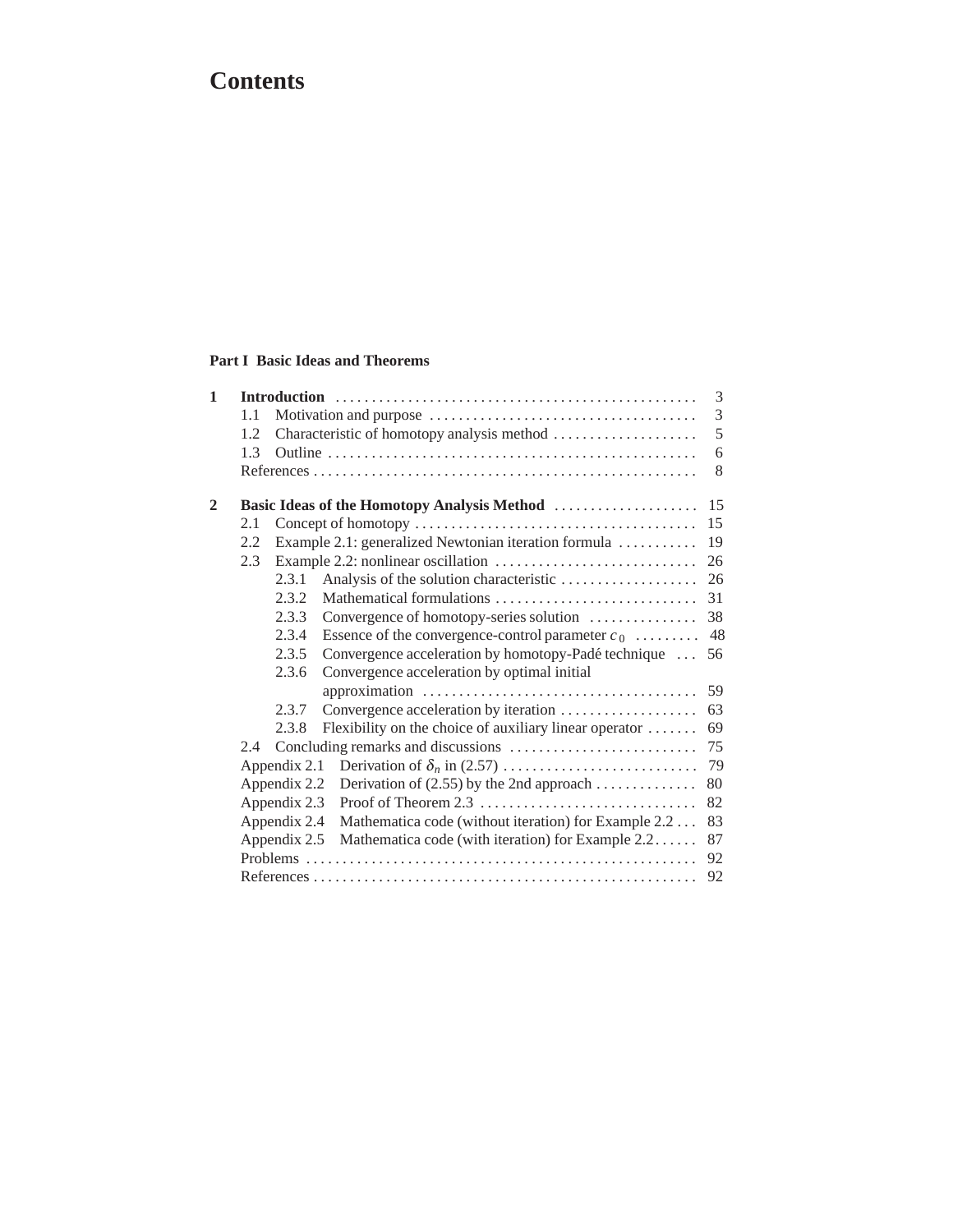| 3 |     |                                                       |  |
|---|-----|-------------------------------------------------------|--|
|   | 3.1 |                                                       |  |
|   | 3.2 |                                                       |  |
|   |     | 3.2.1                                                 |  |
|   |     | 3.2.2                                                 |  |
|   | 3.3 |                                                       |  |
|   | 3.4 |                                                       |  |
|   |     |                                                       |  |
|   |     |                                                       |  |
|   |     |                                                       |  |
| 4 |     | Systematic Descriptions and Related Theorems  131     |  |
|   | 4.1 |                                                       |  |
|   | 4.2 |                                                       |  |
|   | 4.3 |                                                       |  |
|   |     | 4.3.1                                                 |  |
|   |     |                                                       |  |
|   |     | 4.3.3                                                 |  |
|   | 4.4 |                                                       |  |
|   | 4.5 |                                                       |  |
|   |     | 4.5.1                                                 |  |
|   |     | Choice of auxiliary linear operator  176<br>4.5.2     |  |
|   | 4.6 |                                                       |  |
|   |     | 4.6.1                                                 |  |
|   |     | 4.6.2                                                 |  |
|   |     | 4.6.3                                                 |  |
|   |     | 4.6.4                                                 |  |
|   | 4.7 |                                                       |  |
|   |     |                                                       |  |
|   |     |                                                       |  |
| 5 |     |                                                       |  |
|   | 5.1 |                                                       |  |
|   | 5.2 |                                                       |  |
|   | 5.3 |                                                       |  |
|   | 5.4 | Relation between homotopy analysis method and Euler   |  |
|   |     |                                                       |  |
|   | 5.5 |                                                       |  |
|   |     |                                                       |  |
| 6 |     |                                                       |  |
|   | 6.1 |                                                       |  |
|   | 6.2 |                                                       |  |
|   | 6.3 |                                                       |  |
|   | 6.4 |                                                       |  |
|   | 6.5 |                                                       |  |
|   |     |                                                       |  |
|   | 6.6 | Generalized scaled boundary finite element method 231 |  |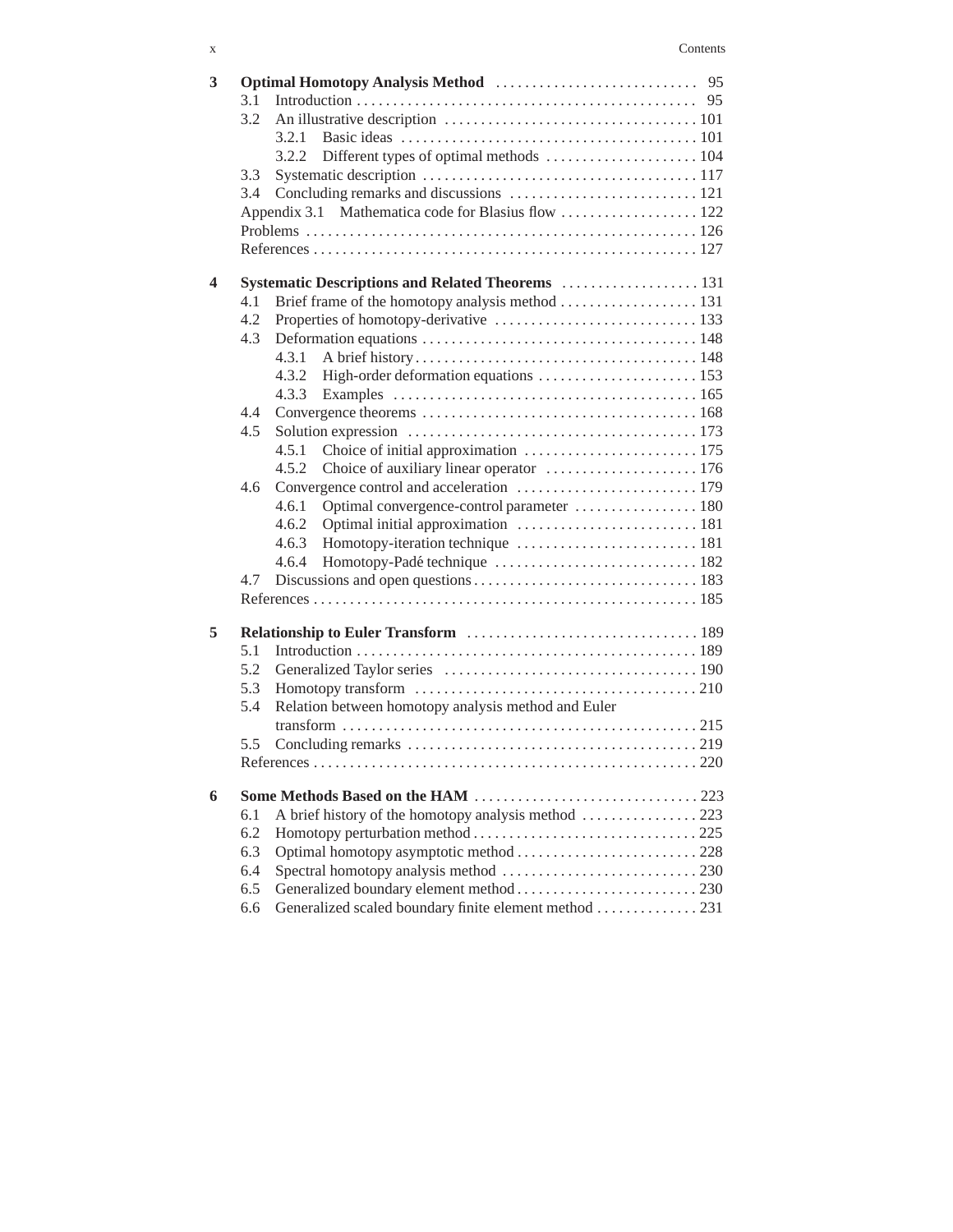### **Part II Mathematica Package BVPh and Its Applications**

| 7 |     |              |                                                                |
|---|-----|--------------|----------------------------------------------------------------|
|   | 7.1 |              |                                                                |
|   |     | 7.1.1        |                                                                |
|   |     | 7.1.2        |                                                                |
|   |     | 7.1.3        | Choice of base function and initial guess  247                 |
|   |     | 7.1.4        |                                                                |
|   |     | 7.1.5        |                                                                |
|   |     | 7.1.6        | Choice of the convergence-control parameter $c_0$ 253          |
|   | 7.2 |              |                                                                |
|   |     | 7.2.1        |                                                                |
|   |     | 7.2.2        |                                                                |
|   |     | 7.2.3        |                                                                |
|   | 7.3 |              |                                                                |
|   |     | 7.3.1        |                                                                |
|   |     | 7.3.2        |                                                                |
|   |     | 7.3.3        |                                                                |
|   |     | 7.3.4        |                                                                |
|   |     | 7.3.5        |                                                                |
|   |     |              | Appendix 7.1 Mathematica package BVPh (version 1.0)  265       |
|   |     |              |                                                                |
|   |     |              |                                                                |
|   |     |              |                                                                |
|   |     |              | Nonlinear Boundary-value Problems with Multiple Solutions  285 |
|   | 8.1 |              |                                                                |
|   | 8.2 |              |                                                                |
|   | 8.3 |              |                                                                |
|   |     | 8.3.1        |                                                                |
|   |     | 8.3.2        | A three-point nonlinear boundary-value problem 296             |
|   |     | 8.3.3        |                                                                |
|   | 8.4 |              |                                                                |
|   |     |              |                                                                |
|   |     |              |                                                                |
|   |     | Appendix 8.3 |                                                                |
| 8 |     |              |                                                                |
|   |     |              |                                                                |
| 9 |     |              | Nonlinear Eigenvalue Equations with Varying Coefficients 315   |
|   | 9.1 |              |                                                                |
|   | 9.2 |              |                                                                |
|   | 9.3 |              |                                                                |
|   |     | 9.3.2        |                                                                |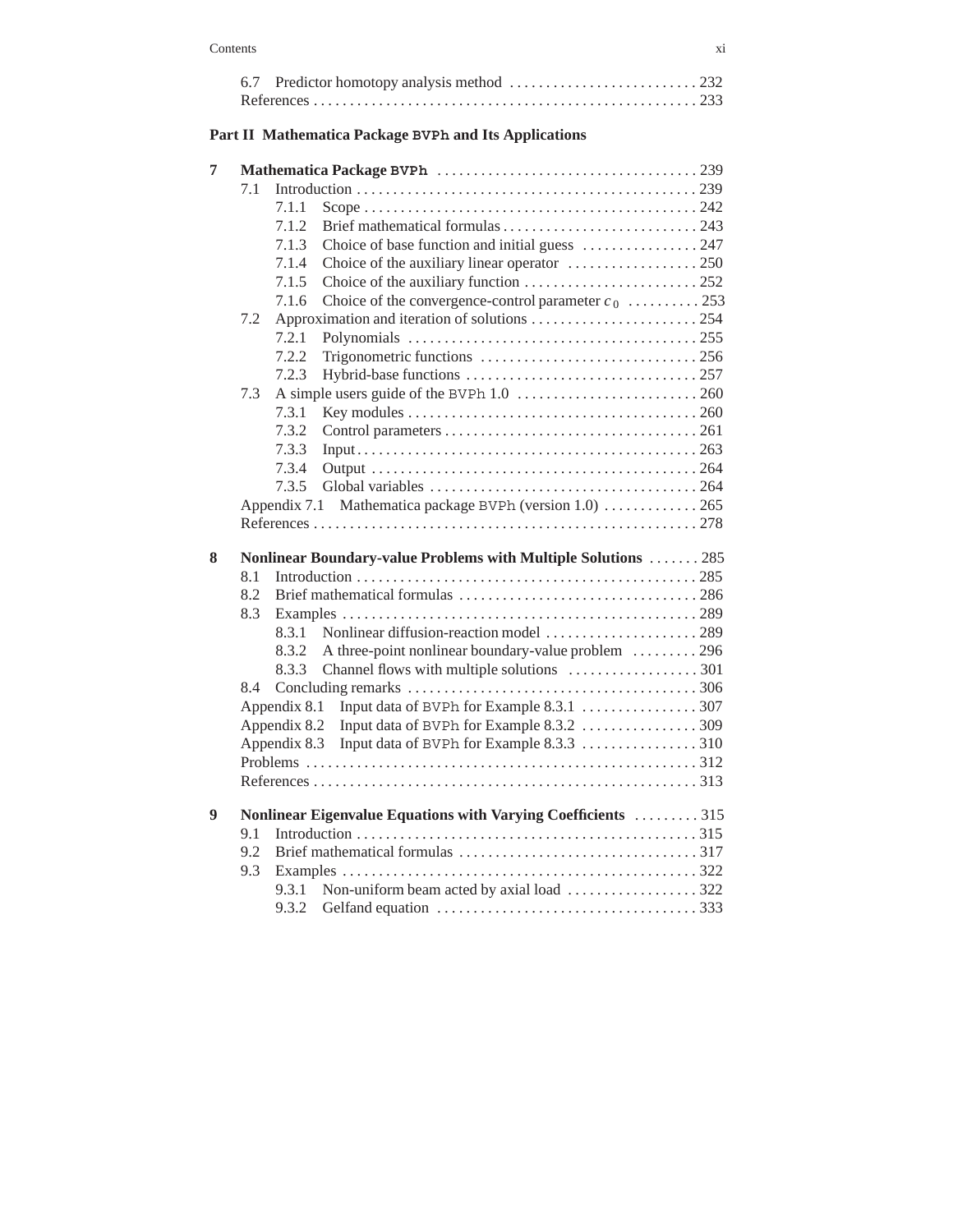|    | Equation with singularity and varying coefficient 337<br>9.3.3<br>Multipoint boundary-value problem with multiple<br>9.3.4 |  |
|----|----------------------------------------------------------------------------------------------------------------------------|--|
|    |                                                                                                                            |  |
|    |                                                                                                                            |  |
|    | Orr-Sommerfeld stability equation with complex<br>9.3.5                                                                    |  |
|    |                                                                                                                            |  |
|    | 9.4                                                                                                                        |  |
|    | Appendix 9.1                                                                                                               |  |
|    | Appendix 9.2<br>Input data of BVPh for Example 9.3.2 353                                                                   |  |
|    | Appendix 9.3                                                                                                               |  |
|    | Appendix 9.4                                                                                                               |  |
|    |                                                                                                                            |  |
|    |                                                                                                                            |  |
|    |                                                                                                                            |  |
| 10 | A Boundary-layer Flow with an Infinite Number of Solutions  363                                                            |  |
|    |                                                                                                                            |  |
|    |                                                                                                                            |  |
|    |                                                                                                                            |  |
|    |                                                                                                                            |  |
|    | Appendix 10.1 Input data of BVPh for exponentially decaying                                                                |  |
|    |                                                                                                                            |  |
|    | Input data of BVPh for algebraically decaying<br>Appendix 10.2                                                             |  |
|    |                                                                                                                            |  |
|    |                                                                                                                            |  |
|    |                                                                                                                            |  |
| 11 |                                                                                                                            |  |
|    |                                                                                                                            |  |
|    |                                                                                                                            |  |
|    |                                                                                                                            |  |
|    |                                                                                                                            |  |
|    |                                                                                                                            |  |
|    |                                                                                                                            |  |
| 12 |                                                                                                                            |  |
|    |                                                                                                                            |  |
|    |                                                                                                                            |  |
|    |                                                                                                                            |  |
|    |                                                                                                                            |  |
|    |                                                                                                                            |  |
|    |                                                                                                                            |  |
|    |                                                                                                                            |  |
|    |                                                                                                                            |  |
|    |                                                                                                                            |  |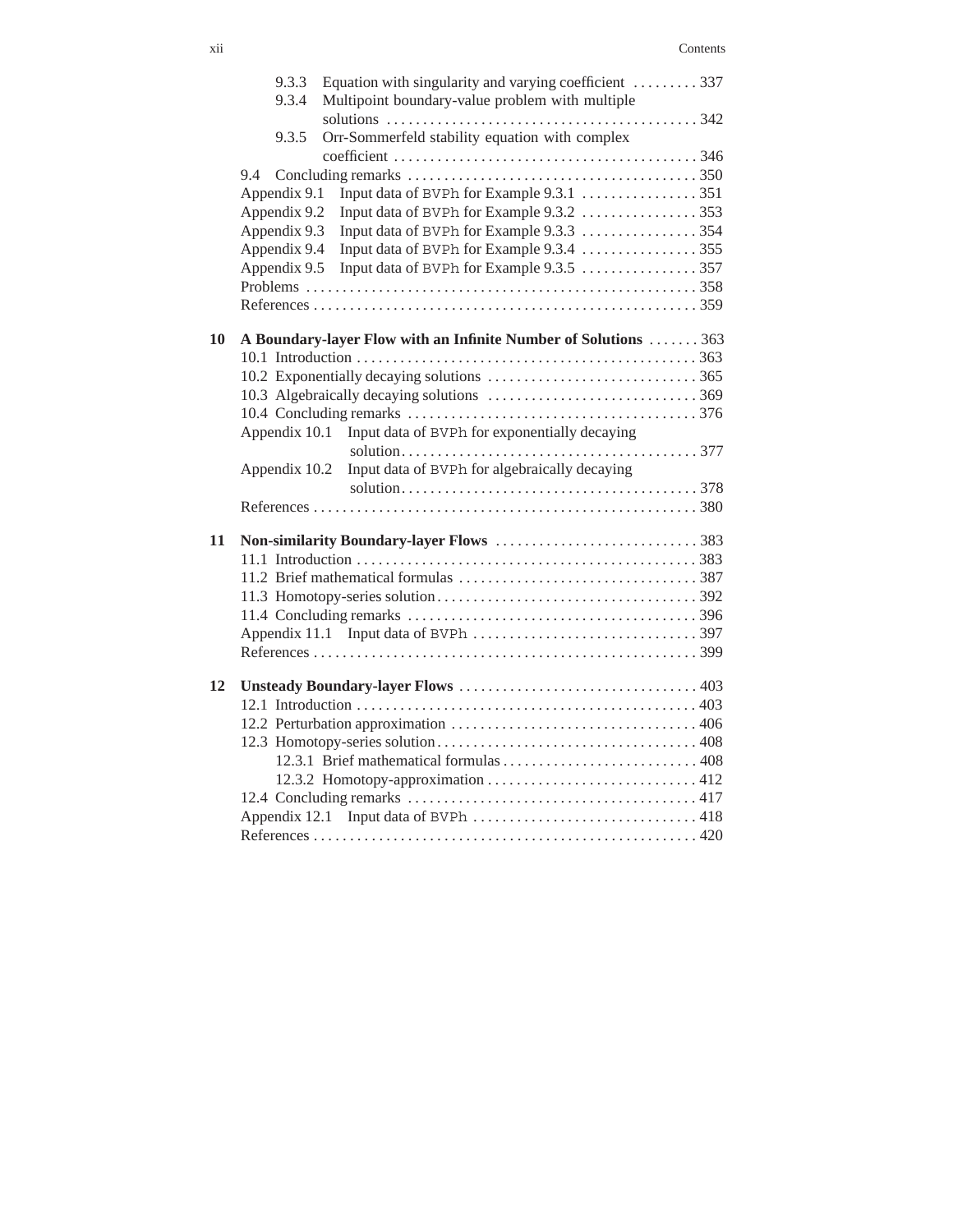## **Part III Applications in Nonlinear Partial Differential Equations**

| 13.3 Validity of the explicit homotopy-approximations 436                     |  |
|-------------------------------------------------------------------------------|--|
|                                                                               |  |
|                                                                               |  |
|                                                                               |  |
|                                                                               |  |
|                                                                               |  |
| Appendix 13.1 Detailed derivation of $f_n(\tau)$ and $g_n(\tau)$ 446          |  |
| Appendix 13.2 Mathematica code for American put option  448                   |  |
| Appendix 13.3 Mathematica code APOh for businessmen  454                      |  |
|                                                                               |  |
| 14<br>Two and Three Dimensional Gelfand Equation  461                         |  |
|                                                                               |  |
|                                                                               |  |
|                                                                               |  |
|                                                                               |  |
| 14.3 Homotopy-approximations of 3D Gelfand equation  474                      |  |
|                                                                               |  |
| Appendix 14.1 Mathematica code of 2D Gelfand equation  481                    |  |
| Appendix 14.2 Mathematica code of 3D Gelfand equation  485                    |  |
|                                                                               |  |
|                                                                               |  |
| <b>Interaction of Nonlinear Water Wave and Nonuniform Currents  493</b><br>15 |  |
|                                                                               |  |
| 15.2.1 Original boundary-value equation  494                                  |  |
|                                                                               |  |
|                                                                               |  |
|                                                                               |  |
|                                                                               |  |
|                                                                               |  |
| 15.3.2 Zeroth-order deformation equation 498                                  |  |
|                                                                               |  |
|                                                                               |  |
|                                                                               |  |
| Appendix 15.1 Mathematica code of wave-current interaction 516                |  |
|                                                                               |  |
|                                                                               |  |
| <b>Resonance of Arbitrary Number of Periodic Traveling Water</b><br>16        |  |
|                                                                               |  |
|                                                                               |  |
| 16.2 Resonance criterion of two small-amplitude primary waves 525             |  |
|                                                                               |  |